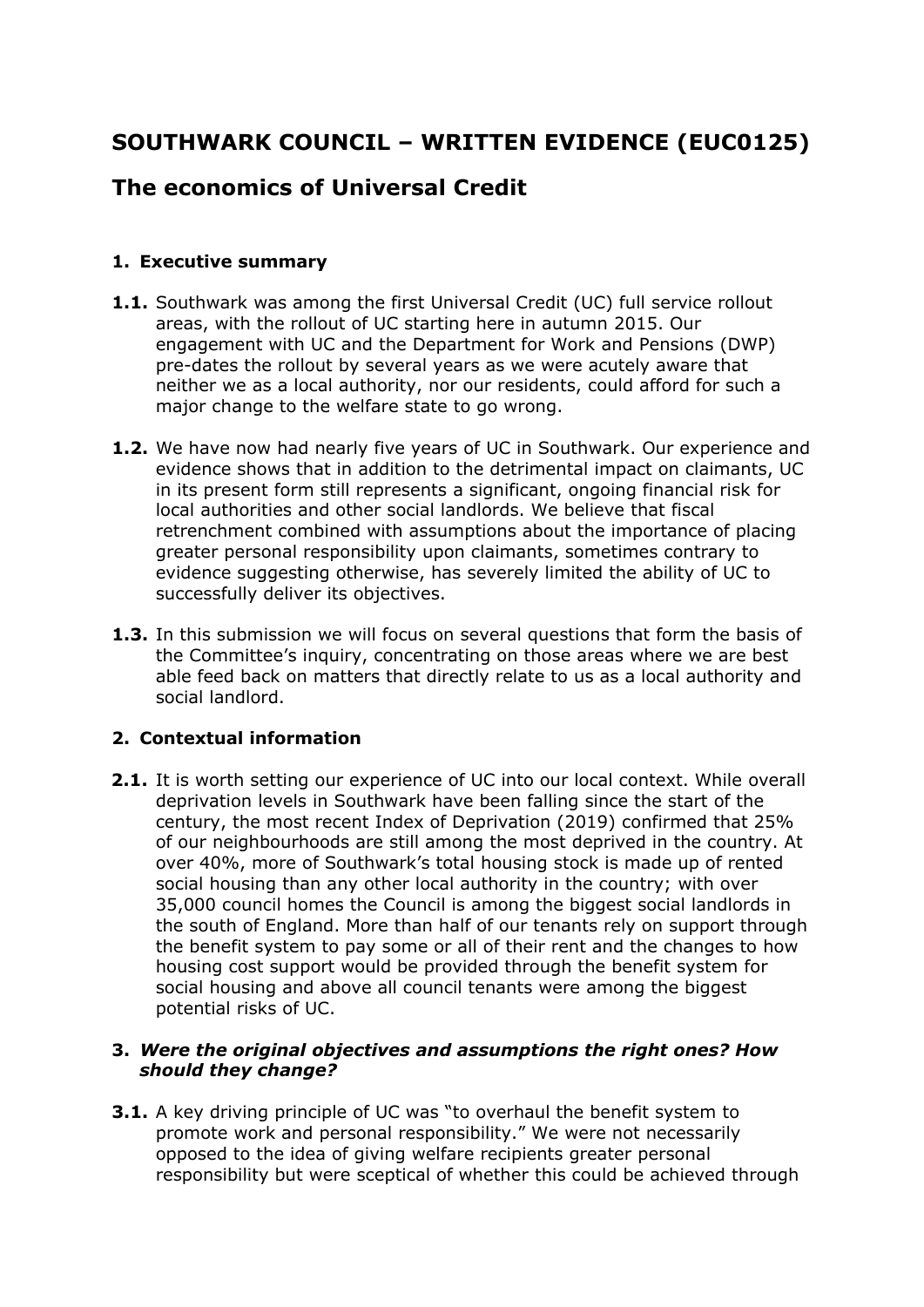a simple re-design of the benefit system. This scepticism was based on our experience participating in a number of DWP trial programmes, including the *Direct Payment Demonstration Project* (DPDP) from 2011, and *Universal Support Delivered Locally* (USDL) from 2013. The DPDP was delivered within the legacy housing benefit arrangements to test the impacts of a change from a system where social housing tenants would typically have their housing benefits paid direct to their social landlord to one where payments would be made to the tenant who would then need to pay their landlord. The results of the DPDP suggested that it was highly likely that rent arrears among our tenants would increase significantly as a direct consequence of this change. Subsequently, USDL considered how best to provide support for claimants as they transitioned to the new UC system. It was our view that many claimants would require support to transition successfully to the new UC system and a significant minority would likely require intensive and ongoing support. The DWP's view was that only a small minority of claimants would require support and that any support offered should be temporary and targeted at enabling claimants to exercise greater individual responsibility for making and managing their claim and that this would be achieved through a mixture of budgeting and digital skills advice. Support would only be available *after* a UC claim had been made, through a system that was offered as "digital by default".

- **3.2.** In both trials, the DWP was presented with evidence against their default assumption of greater personal responsibility. This determination to press on regardless of the outcomes suggested an attitude of testing but not learning. The failure to properly reflect on the impact of payments to individuals, rather than landlords, and the amount of support claimants needed to transfer to UC, would only become fully apparent once UC actually began to roll-out, as it did in Southwark in 2015. As we moved into the early rollout of UC we were concerned at the likely impact on rent arrears and despite our participation in earlier trials we were alarmed at the lack of evidence of the impact UC would have on claimants and landlords. Because of this uncertainty, in 2016 we commissioned independent research from the Smith Institute to compare the rent payment behaviours of social housing tenants claiming UC with the experience of a group claiming legacy housing benefit. The research published would go onto form the first of three "Safe as Houses" reports examining the rollout of UC in Southwark. All three reports can be downloaded here: [https://www.southwark.gov.uk/benefits-and-support/safe-as-houses](https://www.southwark.gov.uk/benefits-and-support/safe-as-houses-universal-credit)[universal-credit.](https://www.southwark.gov.uk/benefits-and-support/safe-as-houses-universal-credit)
- **3.3.** The research found that both UC and the legacy housing benefit systems led to rent arrears after a new claim, but that under UC the arrears became entrenched, whereas in housing benefit most claimants went on to overpay their rent slightly. Within two years of UC rollout in Southwark at scale, the total level of rent arrears among over 35,000 Southwark Council tenants rose by 50%, peaking at almost £15 million in 2018. We believe it is only due to the increasing use of Alternative Payment Arrangements (APAs) that tenants who are claiming UC have been able to bring their arrears under control. APAs involve the housing payment being paid directly to the social landlord, and were intended only to be used in exceptional circumstances. Perhaps because of its own concerns about emerging issues of rent arrears among UC claimants, the DWP made a number of adjustments that made it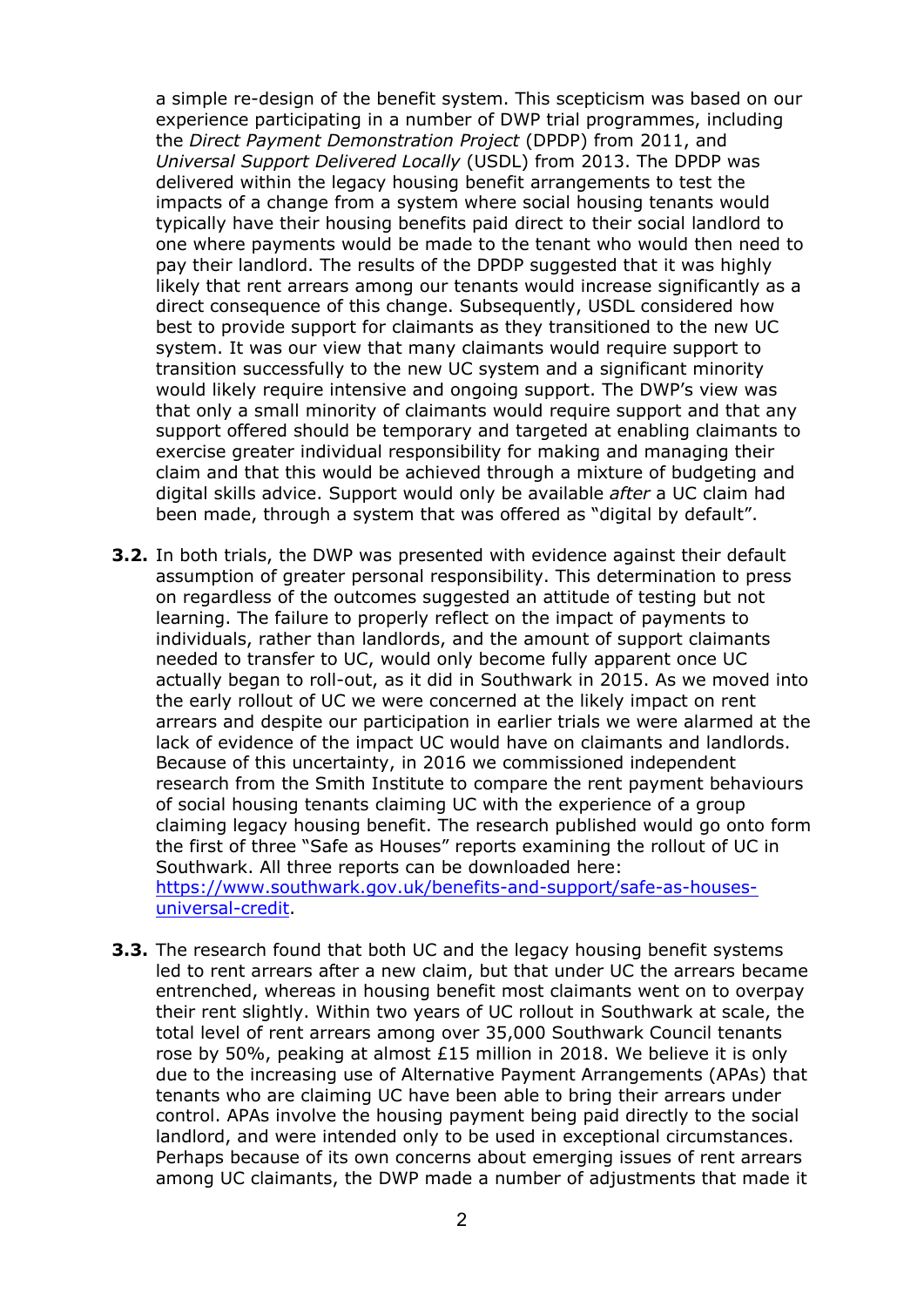easier for Southwark Council and other social landlords to do so. We understand that the DWP commissioned its own research into impacts of UC for rent arrears a couple of years ago and that researchers worked closely with a number of social landlords (not local authority landlords) to better understand what was happening but to our knowledge the findings from that research have not been published.

- **3.4.** It is worth noting that in Northern Ireland and Scotland, the default position for social housing cost payments in UC is the opposite to England and Wales, so payments are usually made directly to social landlords. This is among a number of options for change to the fundamental assumptions and architecture of UC in England and Wales that we would urge Government to consider. Despite this, there have still been reported rises in arrears following the rollout of UC in Northern Ireland and Scotland. Some of that difference is likely to be at least partly accounted for the differing design of UC compared to legacy housing benefit (HB). A key new feature of UC is the five-week minimum wait (this was a six-week wait at the time when our first two waves of research were carried out). No such waiting period applied under HB: in most cases Councils, who administered HB on behalf of DWP, would make a first payment of HB within a couple of weeks of the claim being made. Secondly and just as significantly, HB was paid weekly in advance to council tenants while UC is paid monthly in arrears. DWP say that the five week wait is necessary solely to enable claimants to be moved onto a monthly payment cycle, a notion we dispute in sections 4 and 5.
- **3.5.** A further impact of the drive to promote greater personal responsibility was to make claiming UC more complex in some instances than legacy benefits, contradicting the stated aim of UC "to make the welfare system simpler." As a digital by default system the claimant journey under UC is often lengthier and more complex than the legacy benefits it replaces, at the same time as placing the risks of failure to navigate the new system upon claimants. The risks of such a system, without adequate support, were clear from the results of the *Universal Support Delivered Locally* trial (see 3.1). This has resulted in a poor design of the claimant's 'journey' when applying for UC: the Government's own figures show that more than one in four of all UC claims fail, not because claimants were ineligible, but because they had failed to fulfil the requirements of their claim. This confirmed what we and our voluntary and community sector partners were observing. The model of support that was set in place by the Department following the USDL trials was in the Council's view a failure. It was under-funded and offered too few claimants support. *Universal Support* was eventually abandoned by the DWP in 2019. It is too soon to assess the effectiveness of the new Help To Claim model of claimant support. It seems to direct support in a more effective manner but our initial view is that it remains underfunded and inadequate. We believe that more fundamental reform of the claimant journey itself would reduce the need for support.
- **3.6.** The assumption changing the benefit system by placing greater responsibility on claimants would wean benefit recipients off their apparent welfare dependency was one that underpinned the entire UC proposition. What we saw instead was a transfer of risk – to claimants above all – but also to other organisations indirectly but significantly affected by UC such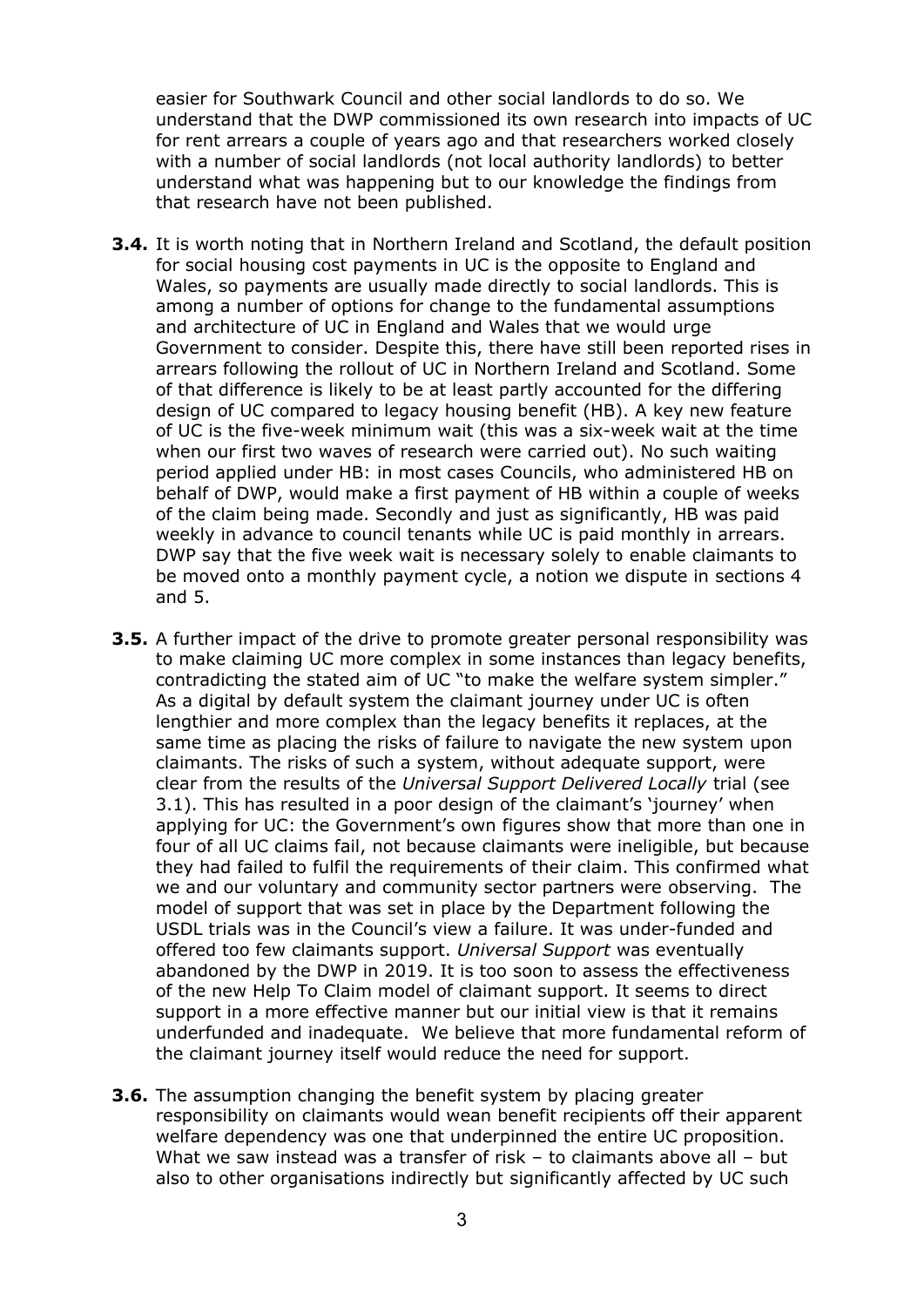as local authorities and social landlords. It also created a risk also to the programme itself, particularly given its stated commitment to delivering UC "safely". We believe the Department's apparent dogmatism on the question of "greater personal responsibility", even in the face of evidence of the consequences, has led directly to damage to the reputation of UC. Some DWP officials have publicly conceded that the UC "brand" has become so toxic that many of those who might claim it actively seek to avoid doing so.

#### **4.** *What effect has fiscal retrenchment had on the ability of Universal Credit to successfully deliver its objectives?*

- **4.1.** Whether intended or not, the ideological inflexibility in the DWP around "greater personal responsibility" as part of UC would come to assist another of the Government's objectives: that of saving money. By shifting the burden of responsibility, significant administrative savings could also be realised – savings that the DWP was required to deliver. This is because UC's implementation coincided with a period of almost unprecedented fiscal retrenchment (often referred to as austerity) led by the Treasury. Retrenchment affected the DWP more than any other Whitehall department except Local Government. The decision to pay UC monthly in arrears, starting with a five-week wait for the first payment, appears to have no rationale other than to save money. It does this by moving Annually Managed Expenditure from one financial year to the next. Looking again at whether either the five week wait or monthly payment are necessary or even useful features of a reformed and unified working-age welfare system is something that the Council would urge the Government to consider.
- **4.2.** A further layer of complication is that fiscal retrenchment has been combined with reform of the whole welfare system, not just UC. A number of other welfare reforms were introduced before UC roll-out commenced but were subsequently subsumed within UC. Examples include the benefit cap and so-called spare room subsidy – or bedroom tax. Similarly, the benefit freeze and the three year 1% limit on annual increases that preceded the freeze applied to other benefits and eventually applied equally to UC. The DWP have subsequently said that the cost of UC is now set to be higher than it would have been under the legacy system. While technically accurate, this statement obscures the fact that this is only due to cuts imposed on the legacy system of benefits.
- **4.3.** Government welfare reform included major changes to the local housing allowance (LHA) which set the rate of housing benefit paid to welfare claimants living in the private rented sector. While the changes to LHA predated the rollout of UC, they have now been rolled into UC. LHA was originally intended to link benefit rates for housing costs to changes in local market rents so that cost of suitable properties at the lower end of the market would be always be covered. The reforms froze LHA at 2016 levels until this year, while rents have increased significantly. Aside from cutting DWP expenditure, it is unclear what the economic logic of this change was in a market where rents are unregulated. The consequences of that reform in a place like Southwark were sadly predictable. Increased levels of homelessness have resulted as lower income households are now unable to afford private rented accommodation and there is a shortage of available social housing: our latest research has found that the gap between the LHA